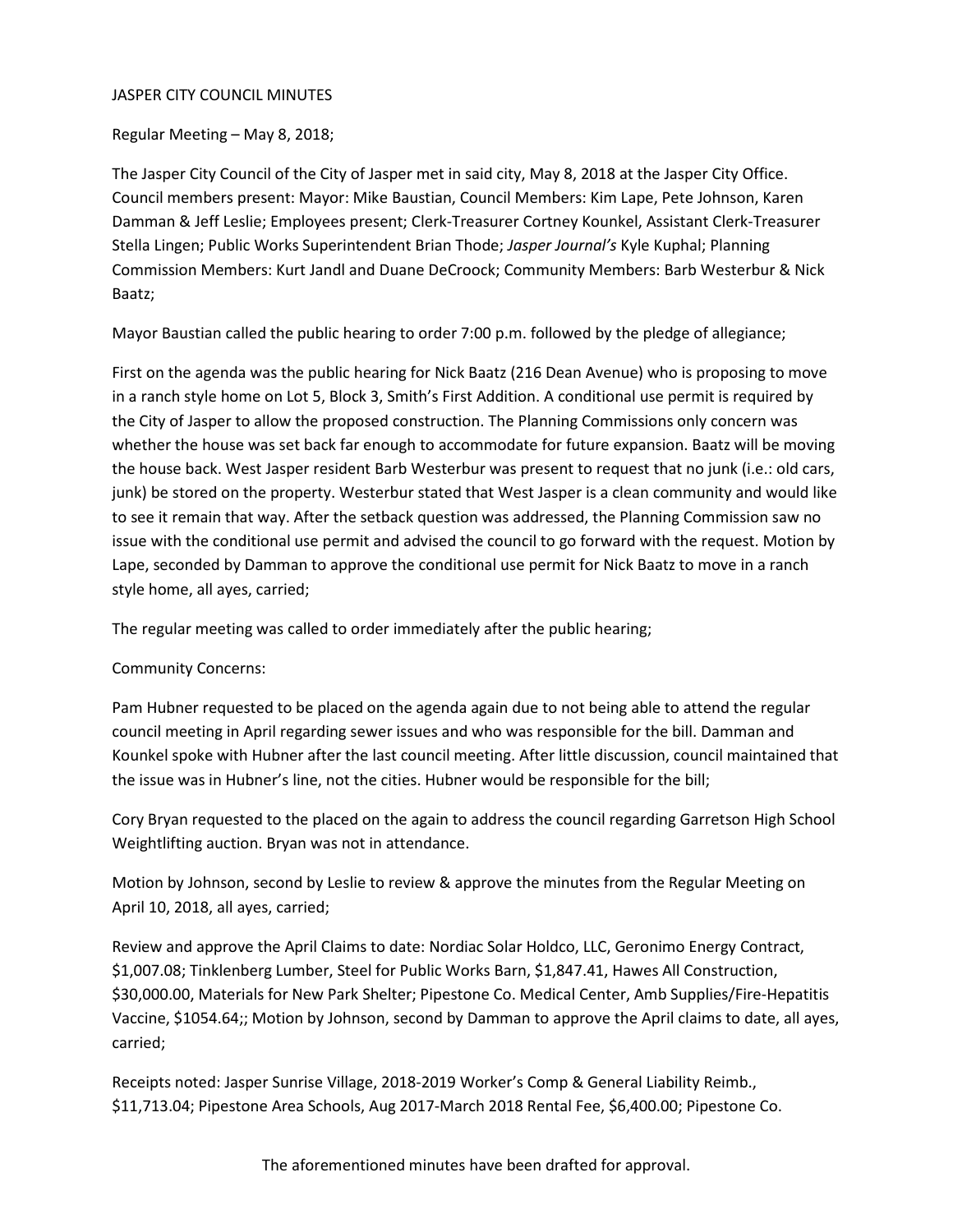Treasurer, 2018 Fire Appropriation, \$780.00; Pipestone Co. Treasurer, 2018 Ambulance Appropriation, \$4,000.00;

## DELINQUENT SEWER/WATER/GARBAGE:

The delinquent sewer, water and garbage report was discussed with the council;

## WELLNESS CENTER/QCC:

We are still actively looking for additional book shelves for the library expansion at the QCC. Kounkel will contact the Ivanhoe, MN library to see if they have any available.

Thode recommended replacing the windows in the dining hall as rain is rotting the frame away. Each time it rains, water pours onto the serving area;

### NEW BUSINESS:

The park shelter construction will begin next week depending on the weather. Hawes Construction has ordered the trusses for the shelter. The basketball court will also be completed during this time so the entire park will be tore up at once. Tiling on the east side was discussed. The floating shelter may be non-effective. Hawes will have to dig out 3-4 feet down and fill with gravel. A port-a-pot will be ordered for the park;

Reclaim Community is in the process of getting the former school on the Historical Society National Register. It is requested to add to city owned water tower to the registry. If renovations or work on the water tower would be needed, a lot of paperwork would be required. The city is opting out of the request as of this time. Kounkel will notify Reclaim Community;

Pipestone County has been approved to start Mainstream Recycling on October 1, 2018. The city is requesting a recycling tote at the QCC & City Office. The recycling shed will remain in town;

Motion by Johnson, second by Lape to approve the Sunrise Board Appointments of David Smith for 4 years and Shannon Magnuson for 6 years, all ayes, carried;

Ihlen has requested that the City of Jasper spray their community for mosquitoes as we have done in previous years. The City of Trosky has also asked for Jasper assistance. To help but down on overtime and expenses, the City of Trosky will be allowed to pick up the mosquito sprayer from the public works barn to spray their city. Trosky will be charged \$40 per time depending on the amount of spray used;

# OLD BUSINESS:

Raising the contributions to individual retired Firemen was increased to \$775. This will be reported to the state;

MN Public Utilities Commission investigation on Frontier Communications memo notice was presented to the council. No discussion took place;

PUBLIC WORKS REPORT: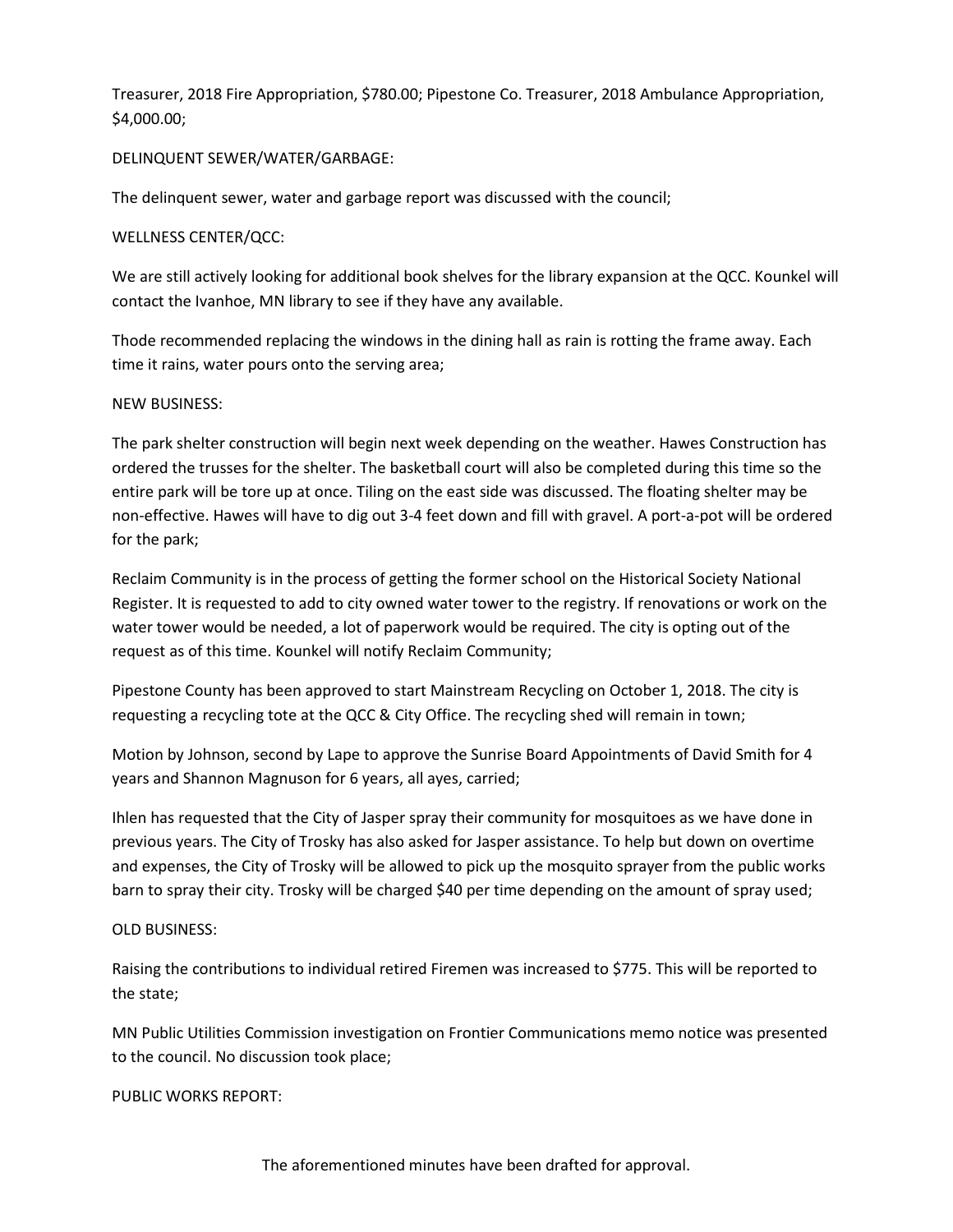No land use permits were issued during the month of April;

Thode mentioned the sweeper shed needs some TLC. Thode stated that the shed is painted every 5 years and recommended tinning the shed instead. The shed has new shingles which do not need to be replaced. Thode will obtain tin bids;

There are quite a few spots around town where the concrete needs to be replaced. On the north end of town about 8 feet of sidewalk has settled. Mentioned were both ends of the alley located behind Brian's 19<sup>th</sup> Hole, the curb by Mike's shop and blue building. The QCC also has wavy sidewalks and a few lips Discussion regarding these specific areas occurred. Thode will obtain bids for the concrete work;

Fuller Paving will complete the rest of Ted Lingen's alley and will complete the entire alley located behind Sandy Moose's home. Fuller will also be completing patch work. The council is encouraged to report any areas of concern to the city office;

Thode also mentioned that the steps and ramp leading to the upstairs of Memorial Hall are spongy. Some screws are also rusting off. Thode will obtain bids for the replacement of the steps prior to Quartziter Days;

The City of Pipestone will do the stripping of lines down the streets once patch and concrete work is completed;

Thode looked into street lighting. Each is \$6,000.00 each or more. Will see if Olsen Electric has any ideas;

ITEMS ANYONE WANTS TO ADD TO THE AGENDA:

The Quartziter Days Tentative Schedule was presented to the council;

The Pipestone County Auction is scheduled for June 4, 2018. The taxi bus will be sold at this time;

The flower boxes at Marilyn DeBates park needs to be redone as weeds are overpowering it. It was requested to start an "adopt a pot" program to help beautify Jasper for the All-School Reunion. The Jasper Seniors, Historical Society, Boy Scouts, etc. could all participate;

Baustian updated the council on the Jasper Development Corporations for the former bowling alley. Baustian purchased the bowling alley at auction and sold it to the JDC as an individual wanted to use the building strictly for storage. The asbestos has been removed from the property and the JDC is currently waiting on the demolition approval forms from Minnesota Pollution Control. There is tin in the back of the alley that the JDC plans to sell. The rest of the building will be tore down, cleaned up and leveled off. The JDC then plans to sell the vacant lot to the city to find a developer to use the area in a proper manner. Baustian anticipates the demolition to be completed by Quartziter Days;

Lingen mentioned as an FYI that the grout in the meeting room floor is very deep causing dirt to get stuck in the cracks. This was not noticed until recently;

Upcoming Meetings:

Next council meeting is Tuesday, June 12, 2018.

The aforementioned minutes have been drafted for approval.